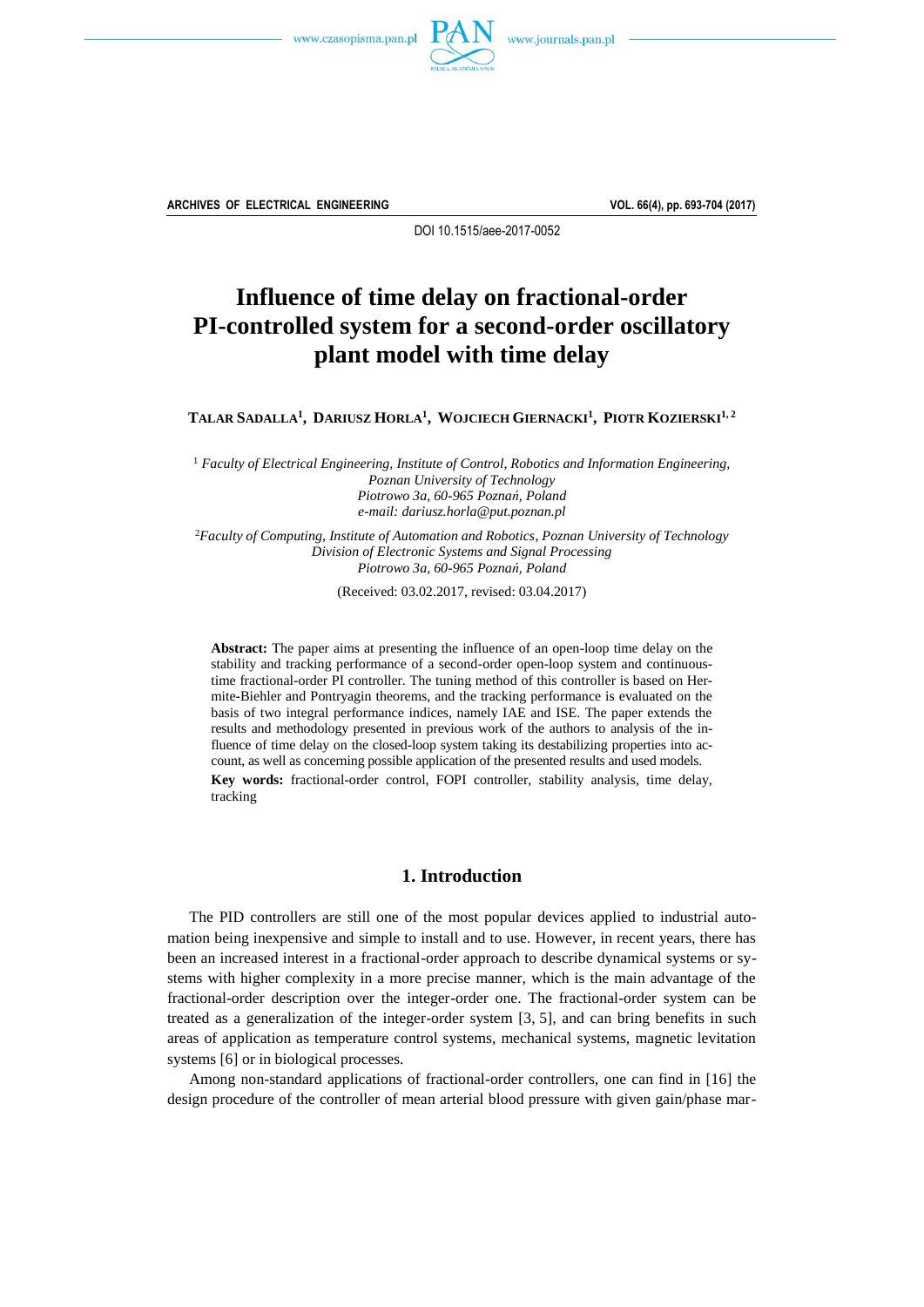



gins which is computationally simpler than the solution of a standard fractional-order design problem and gives a certain degree of robustness.

As stated above, in a standard approach, the problem is to solve non-integer order differential equations. Multiple papers present different possibilities of applying fractional-order systems in control theory [9, 10]. Should a system comprise a time delay, it is possible to analyze it by means of approximation of the delay based on Padé approximation [7], with the use of Smith Predictor [8] or as a first-order plant approximation [12]. Another possibility is to describe the system with a quasi-polynomial and fractional-order PI controller [3], as in this paper, resulting in ranges of admissible controller parameters that assure closed-loop stability of the considered system.

In comparison, in [1] one can find the approach dedicated to systems without time delay, and described by first-order transfer functions, based on an analytical tuning method, giving smaller overshoot, shorter settling time, improved noise reduction in comparison to the PI or PID controller, better robustness to plant's gain uncertainty in a low frequency range in comparison to the PI controller. The Matignon's stability theorem is used there to tune the gain of the controller. Whereas in [17] one can find a Ziegler-Nichols-like procedure based on the ultimate gain method giving tuning rules applicable to time-delayed systems, where authors obtain the optimal parameters for the considered system based on some specifications.

In this paper, the influence of time delay on the stability region and tracking performance of a closed-loop system with a second-order plant with time delay is analyzed, for the system with a fractional-order PI (FOPI) controller, as a natural extension of the results presented by the Authors in their previous research [14], and at the same time it is similar to [4], where a first-order plant model is considered. The main point of [14] was the analysis of the impact of a fractional order of integration on a stability area for a single delay, whereas this paper focuses on stability analysis changing both the delay time and order of the integral part. In addition, in [12, 15] it has been shown that the time delay usually leads to unstable closedloop systems with an integer-order PID controller, on the contrary to the case of a non-integer order PI controller which ensures stable closed-loop response at some time delay value chosen. On the contrary to the papers cited in the previous paragraph, the main point in the paper is not about any analytical tuning method, but on presenting the impact of the time delay in the process on closed-loop stability for different fractional orders of integration.

The paper considers the second-order model of the plant, which is motivated by the previous research of the authors, dedicated to the motor-rotor model of a multirotor flying robot [11] in such a form. The final aim of this research is to implement fractional-order controllers in an unmanned aerial vehicle (UAV) to test tracking abilities in such systems, as well as stabilization quality.

The structure of the paper is as follows. Firstly, Section 2 includes the statement of the problem. The tuning method of the FOPI controller is presented in Section 3, whereas Section 4 includes information concerning selected performance indices, as well as conditions under which closed-loop stability has been assessed. The simulation results are presented in Section 5, with the last section providing conclusions and giving directions to further research.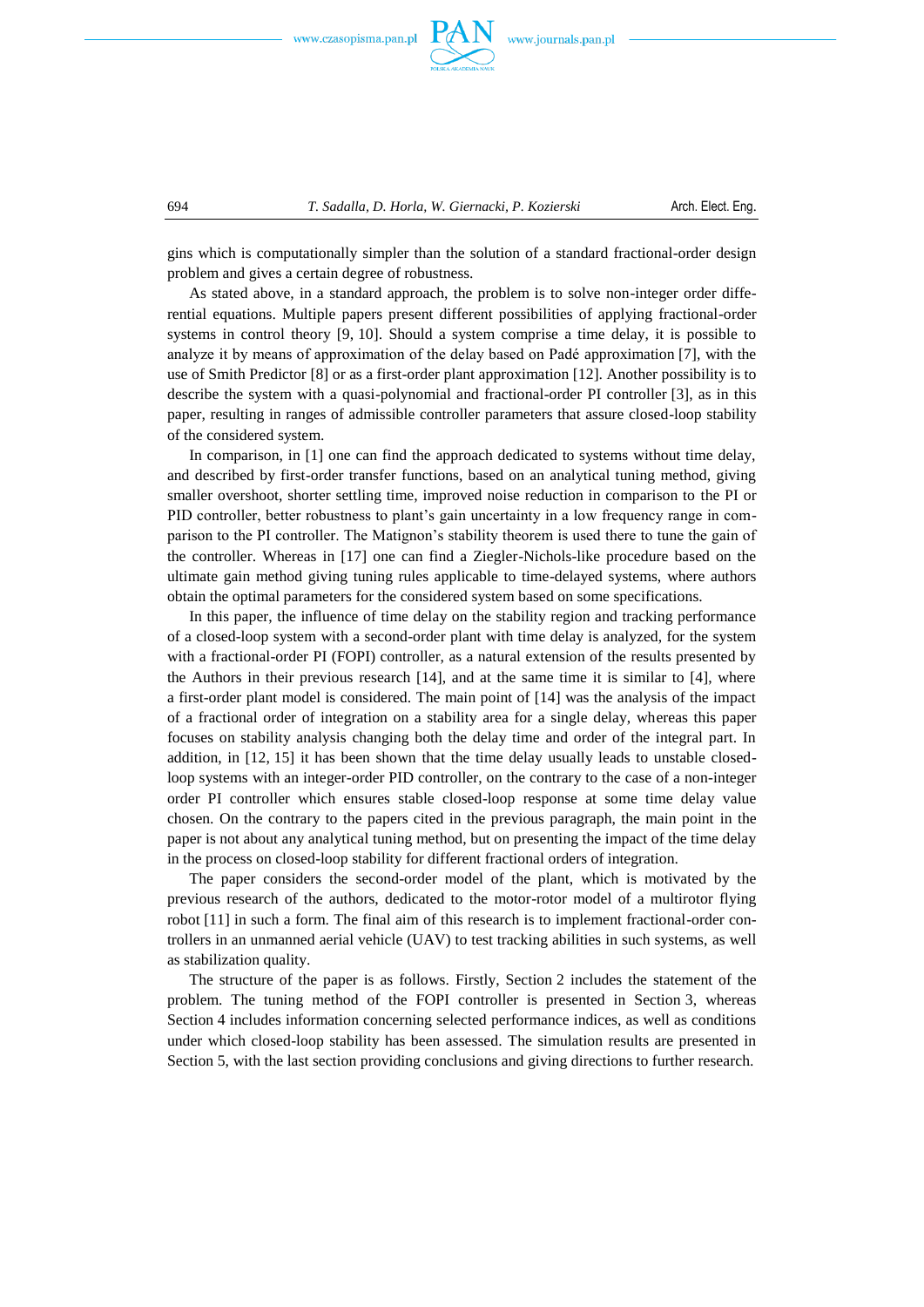www.czasopisma.pan.p





# **2. Statement of the problem**

The article is focused on the influence of time delay on both the tracking performance and the stabilizing range of controller parameters  $K_p$  and  $K_l$  that ensures stability of the closed-loop system when the plant is modeled by the second-order transfer function:

$$
G(s) = \frac{b_0}{s^2 + a_1 s + a_0} e^{-sL},
$$
\n(1)

where all coefficients are assumed to be known, and L is a time delay. A reason for using this model, and its more comprehensive description can be found in [12, 15].

The fractional-order PI $^{\lambda}$  controller is described with the following transfer function:

$$
C(s) = K_p + \frac{K_I}{s^{\lambda}},
$$
\n(2)

where  $K_p$  and  $K_l$  denote proportional and integral gains, respectively, and  $0 < \lambda \leq 1$  is the order of integration. For this type of controller, the impact of its parameters on the closed-loop system is analyzed, taking selected performance measures into account.

The Simulink-based block diagram of the considered control system is shown in Figure 1, with the reference signal denoted as  $r(t)$ , tracking error as  $e(t)$ , control signal as  $u(t)$  and, finally, the output signal as *y*(*t*).



Fig. 1. Matlab-Simulink diagram of the considered control system

In order to perform performance and stability analyses, Pontryagin and Hermite-Biehler theorems will be used to derive theoretical bounds on controller parameters, defining stability areas that will be compared further to simulation-based results. By assuming the model to be of the second order, it is possible to obtain relatively simple formulas that define ranges of stabilizing parameters.

# **3. Tuning of a fractional-order PI controller for a second-order time delay system**

The quasi-polynomial describing the closed-loop characteristic equation of the system presented in Figure 1 with  $C(s)$  given by equation (2) is [3, 14]: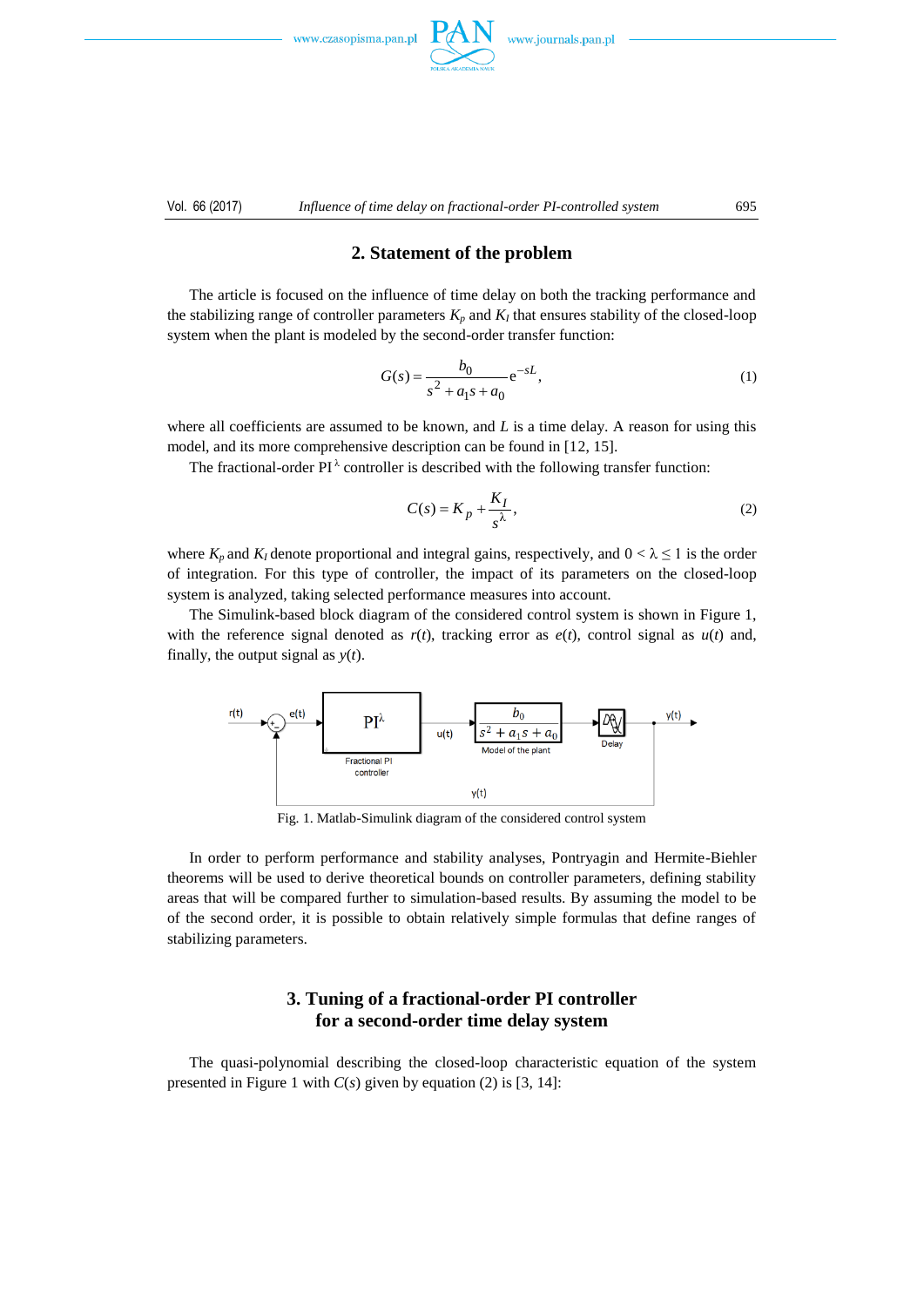





$$
\delta^*(s) = b_0 \left( K_p + \frac{K_I}{s^{\lambda}} \right) e^{-sL} + s^2 + a_1 s + a_0,
$$
\n(3)

and for this description Hermite-Biehler and Pontryagin theorems will be applied.

#### **Theorem 1.** Hermite-Biehler Theorem [3, 4]

Let  $\delta^*$  be a complex function of  $\omega$  and be described by the equation

$$
\delta^*(j\omega) = \delta^*_{r}(\omega) + j\delta^*_{i}(\omega),\tag{4}
$$

where  $\delta_r^*(\omega)$  and  $\delta_i^*(\omega)$  represent the real and imaginary parts of  $\delta^*(j\omega)$ .  $\delta^*(j\omega)$  is stable if:

1)  $\delta_r^*(\omega)$  and  $\delta_i^*(\omega)$  have only simple real roots and these are interlaced;

2)  $\delta_i^*(\omega)\delta_i^*(\omega) - \delta_i^*(\omega)\delta_i^*(\omega) > 0$  for some  $\omega = \omega$  in  $(-\infty, +\infty)$ ,

where  $\delta_i^*(\omega)$  and  $\delta_r^*(\omega)$  are the derivatives of  $\delta_i^*(\omega)$  and  $\delta_r^*(\omega)$  with respect to  $\omega$ .

It is important to ensure that  $\delta_i^*(\omega)$  and  $\delta_r^*(\omega)$  have only real roots which can be achieved by applying the Pontryagin Theorem.

#### **Theorem 2.** Pontryagin Theorem

Let  $\delta^*(s)$  be described by (4), assuming that  $s = j\omega$ . To ensure that  $\delta^*_r(\omega) = 0$  and  $\delta^*_i(\omega) = 0$ have only real roots, in the following intervals:

$$
-2l\pi + \eta \le \omega \le 2l\pi + \eta \qquad (l = 1, 2, 3, ...),
$$
 (5)

where  $\eta$  is an appropriate constant such that the coefficients of terms of the highest degrees in  $\delta_r^*(\omega)$  and  $\delta_i^*(\omega)$  do not vanish at  $\omega = \eta$ ,  $\delta_r^*(\omega)$  and  $\delta_i^*(\omega)$  must have exactly 4*lN* + *M* roots, where *N* and *M* denote the orders of the integer part of the numerator and denominator polynomials, respectively. For the cases when the closed-loop characteristic equation is of fractional order, the polynomials  $\delta_r^*(\omega)$  and  $\delta_i^*(\omega)$  must have  $4l([N]+1)+(M]+1$  roots, where [.] denotes the integer part.

Proofs of the theorems can be found in [2, 3].

Now, it is necessary to rewrite the quasi-polynomial  $\delta^*(s)$  as:

$$
\delta^*(s) = b_0(K_p + K_I) + (s^2 + a_1 s + a_0) s^{\lambda} e^{sL}.
$$
 (6)

Assuming that  $g = Ls$  and  $\lambda = \frac{a}{b}$  $\lambda = \frac{a}{l}$ , we have

$$
\delta^*(g) = b_0 K_p \left(\frac{g}{L}\right)^{\frac{a}{b}} + b_0 K_I + \left(\left(\frac{g}{L}\right)^2 + a_1 \left(\frac{g}{L}\right) + a_0\right) \left(\frac{g}{L}\right)^{\frac{a}{b}} e^g,
$$
\n(7)

which for  $g = (j\omega)$  becomes

$$
\delta^*(j\omega) = b_0 K_p \left(\frac{j\omega}{L}\right)^{\frac{a}{b}} + b_0 K_I + \left(\left(\frac{j\omega}{L}\right)^2 + a_1 \left(\frac{j\omega}{L}\right) + a_0 \right) \left(\frac{j\omega}{L}\right)^{\frac{a}{b}} e^{j\omega}.
$$
 (8)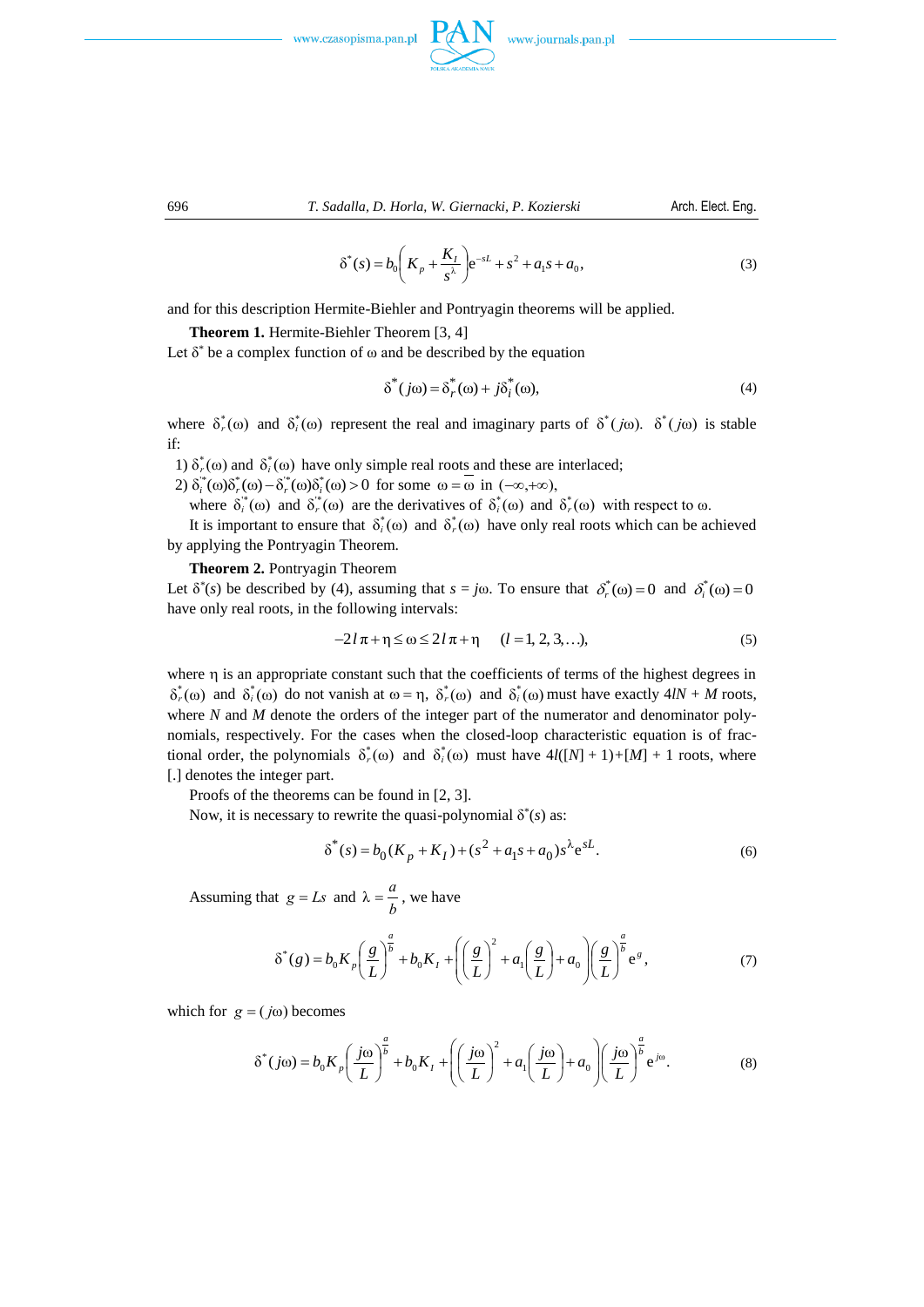



 $\delta_i^*(\omega)$ , of  $\delta^*(\omega)$  can be described by:

By replacing the term  $e^{j\omega}$  with  $cos(\omega) + jsin(\omega)$  the real,  $\delta_r^*(\omega)$ , and imaginary part,

$$
\delta_r^*(\omega) = \frac{\left[b_0 K_p + a_0 \cos(\omega) - \frac{\omega^2}{L^2} \cos(\omega) - \frac{a_1 \omega \sin(\omega)}{L}\right]}{L} \left|Re\left(j^{\frac{a}{b}}\right)\right| \left|\omega^{\frac{a}{b}}\right| + b_0 K_I - \frac{a_0 \sin(\omega) + \frac{\omega^2}{L^2} \sin(\omega) + \frac{a_1 \omega \cos(\omega)}{L}}{L^{\frac{a}{b}}} \right| Im\left(j^{\frac{a}{b}}\right) \left|\omega^{\frac{a}{b}}\right| sign(\omega),
$$
\n
$$
\delta_i^*(\omega) = \frac{\left[b_0 K_p + a_0 \cos(\omega) - \frac{\omega^2}{L^2} \cos(\omega) - \frac{a_1 \omega \sin(\omega)}{L}\right]}{L^{\frac{a}{b}}} Im\left(j^{\frac{a}{b}}\right) \left|\omega^{\frac{a}{b}}\right| sign(\omega) + \frac{a_0 \sin(\omega) + \frac{\omega^2}{L^{\frac{a}{b}}}}{L^{\frac{a}{b}}} Im\left(j^{\frac{a}{b}}\right) \left|\omega^{\frac{a}{b}}\right| sign(\omega) + \frac{a_0 \sin(\omega) + \frac{\omega^2}{L^2} \sin(\omega) + \frac{a_1 \omega \cos(\omega)}{L^{\frac{a}{b}}}}{R^{\frac{a}{b}}} \right| Re\left(j^{\frac{a}{b}}\right) \left|\omega^{\frac{a}{b}}\right|.
$$
\n(10)

Now, according to Pontryagin Theorem it must hold that  $\delta^*_{r}(\omega) = 0$  and  $\delta^*_{i}(\omega) = 0$ , and the proportional gain  $K_p$  can be described by the following equation:

$$
K_{p} = -\left[\frac{a_{0}}{b_{0}}\sin(\omega) + \frac{\omega^{2}}{b_{0}L^{2}}\sin(\omega) + \frac{a_{1}\omega\cos(\omega)}{b_{0}L}\right] \frac{\left|\text{Re}\left(j^{\frac{a}{b}}\right)\right|}{\left|\text{Im}\left(j^{\frac{a}{b}}\right)\right|} \text{sign}(\omega) + \left[-\frac{a_{0}}{b_{0}}\cos(\omega) - \frac{\omega^{2}}{b_{0}L^{2}}\cos(\omega) - \frac{a_{1}\omega\sin(\omega)}{b_{0}L}\right].
$$
\n(11)

When  $\delta_r^*(\omega)$  is rewritten as:

$$
\delta_r^*(\omega) = b_0 K_I - m(\omega) K_p - b(\omega),\tag{12}
$$

with:

$$
m(\omega) = \frac{-\left| \text{Re}\left(j^{\frac{a}{b}}\right) \right| \omega^{\frac{a}{b}}}{L^{\frac{a}{b}}},
$$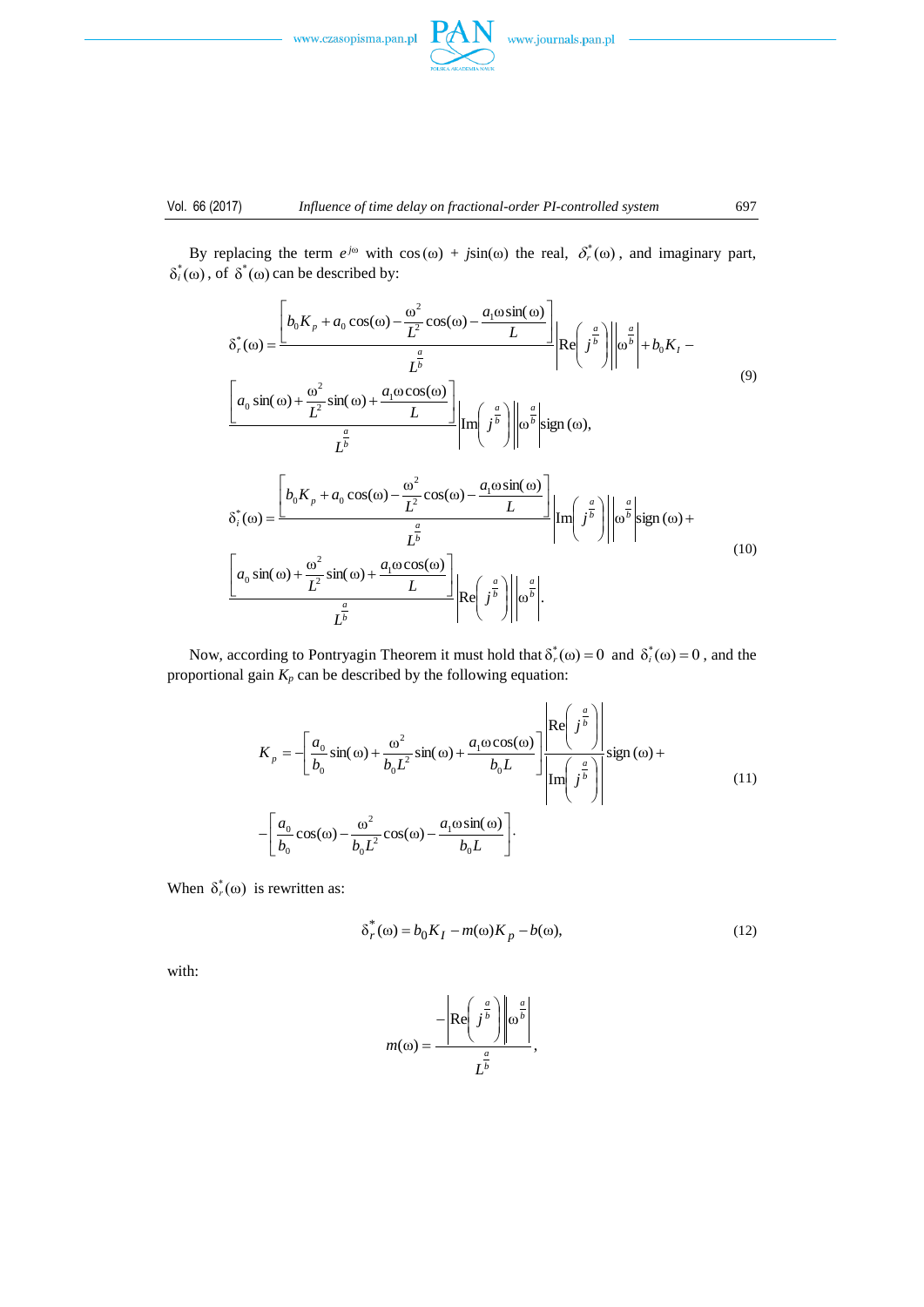

$$
b(\omega) = \left[ -a_0 \cos(\omega) + \frac{\omega^2}{L^2} \cos(\omega) + \frac{a_1 \omega \sin(\omega)}{L} \right] \frac{\left| \text{Re}(j^{\frac{a}{b}}) \right| \omega^{\frac{a}{b}}}{\frac{a}{L^b}}
$$
  

$$
\left[ a_0 \sin(\omega) + \frac{\omega^2}{L^2} \sin(\omega) + \frac{a_1 \omega \cos(\omega)}{L} \right] \left| \text{Re}(j^{\frac{a}{b}}) \right| \omega^{\frac{a}{b}} \left| \text{sign}(\omega) \right|
$$
  

$$
\frac{a}{L^b},
$$
 (13)

then according to [4] the range of  $K<sub>I</sub>$  to assure closed-loop stability must meet the conditions

$$
\max(-m_j(\omega)K_p - b_j(\omega)) < K_I < \min(-m_j(\omega)K_p - b_j(\omega)) \tag{14}
$$

with  $j = 1, 2, 3...$ 

Since  $\delta_i^*(\omega)$  is an odd function, it has a root at  $\omega = 0$ . For  $\omega = \omega_0 = 0$  it holds that

$$
\delta_i^*(\omega) = b_0 K_p + a_0. \tag{15}
$$

To ensure the interlace property between  $\delta_r^*(\omega)$  and  $\delta_i^*(\omega)$ , the following condition must be imposed:

$$
\delta_i^*(\omega) > 0 \Rightarrow b_0 K_p + a_0 > 0 \Rightarrow K_p > -\frac{a_0}{b_0}.
$$
\n(16)

Based on the theoretical derivations presented in this section, the range of stabilizing values  $K_p$  and  $K_I$  to fulfill the stability of the closed-loop system requirement is given in Section 5.

### **4. Tracking performance evaluation and stability criteria**

The tracking performance in the closed-loop system with controller parameters satisfying (11), (14), (16) is evaluated on the basis of two standard indices, namely, the integral of the absolute error (IAE) and integral of the squared error (ISE), as in [13-15].

Since the stability criteria for fractional-order systems with a time delay are complicated, the authors have decided to use the approach to utilize simulation results of the closed-loop systems.

In order to verify stability of the closed-loop system, the BIBO criterion is applied, and based on two conditions (i.e. stability is evaluated on the basis of the results from performed simulations). First one verifies if the duration of the simulation is the same as the desired simulation time, whereas the second condition verifies if the consecutive peaks of the output signal  $y(t)$  are increasing or decreasing in the sense of their absolute values, but only for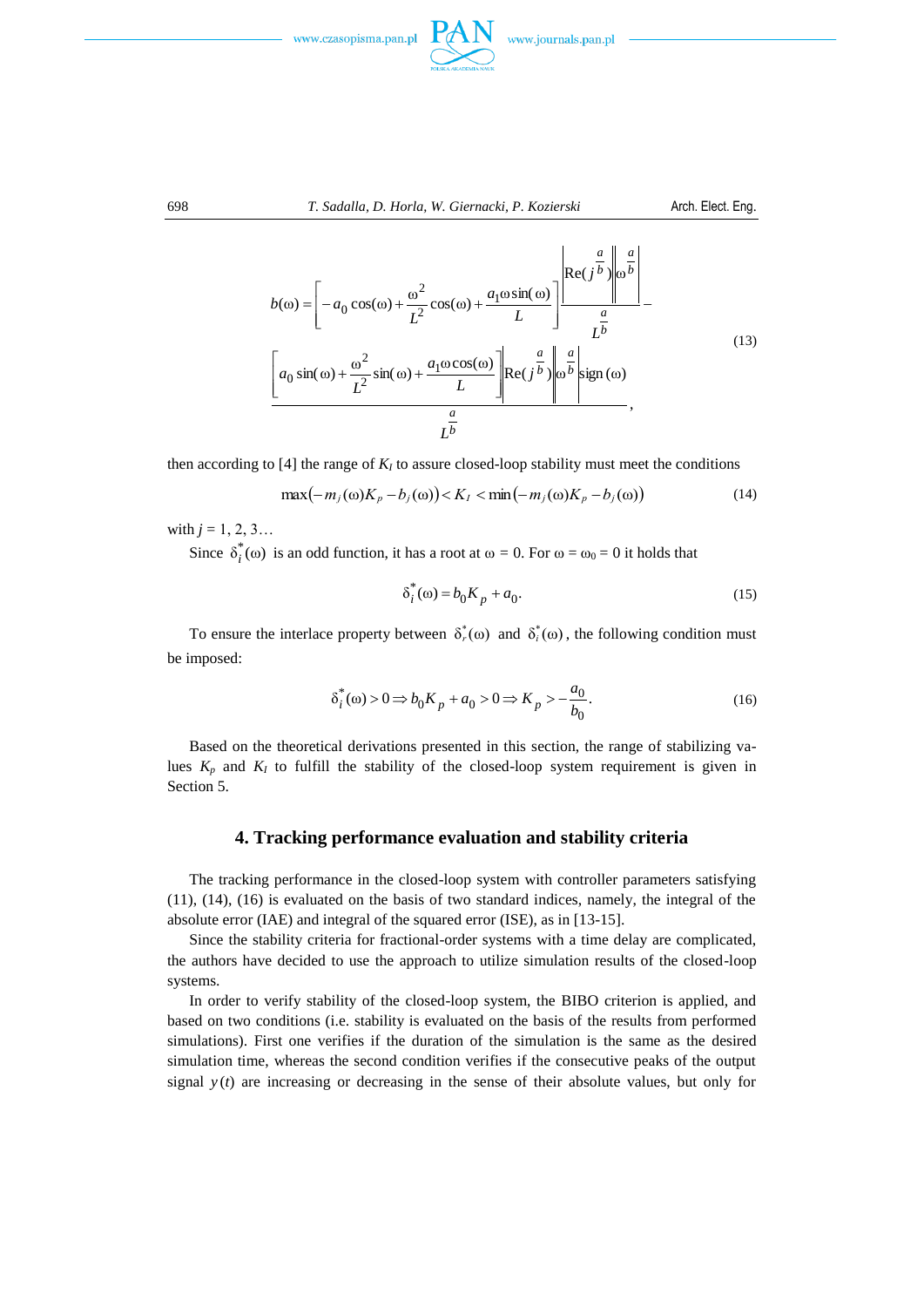www.czasopisma.pan.pl



successfully conducted simulations. If the differences between consecutive peaks are decreasing in time, the closed-loop system is considered to be stable, and unstable in the other cases.

# **5. Simulation results**

The stability analysis is performed for  $\omega$  changing in the range  $[-\pi, \pi]$  with the step of  $2\pi/200$  The ranges of parameters  $K_p$  and  $K_i$  are calculated from (11) and (14), and, finally parameter  $\lambda$  varies from 0.1 to 1 with a step of 0.1. For all combinations of the parameters, the simulation time has been set to 200 s with the input signal  $r(t) = 1(t)$ .

The second-order plant parameters (1) have been chosen as:  $b_0 = 1$ ,  $a_0 = 1$ ,  $a_1 = 2$ , and the delay time *L* has been changed from 0.1 s to 2 s with a step of 0.1 s.

The surface plots presented in Figures 2-8 correspond to  $\lambda$  in the range [0.1, 1] for  $L = 0.2$ , 0.4, 0.6, 0.8, 1, 1.5 and 2 s. The results presented for  $\lambda = 1$  are the same as in [12] but the tuning method defined by (11), (14) [3, 4] enables one to obtain a set of stabilizing parameters of a FOPI controller.

As can be seen from Figure 2, when the order  $\lambda$  in the FOPI controller increases, the stability region (stability area for the combination of controller gains) gets smaller, as in the case of the classical continuous-time PI-type controller ( $\lambda = 1$ ). In Figure 2, for  $\lambda > 0.7$  the stability region is not shown (equal axes limits are kept in all figures), but it extends to approximately  $K_p = 5$ . In addition, it is impossible to obtain a stable closed-loop system for  $L > 0.2$  s which can be easily verified using, e.g. the Routh stability criterion with Padé approximation of the dead time.

With increasing *L*, as presented in Figures 3-8, the stability areas also get smaller, similarly to the case depicted in Figure 2, however, the span of admissible proportional gains is larger in comparison with integral gains, which can form a rule when tuning a FOPI controller by hand.



For the combination  $\lambda = 0.5$  and variable L it can be observed that when dead time is increased, similarly to the case of integer-order controllers, stability margins of the closedloop systems decrease, and the stability area gets smaller. In such a situation, it is more difficult to find a set of stabilizing parameters (see Fig. 9).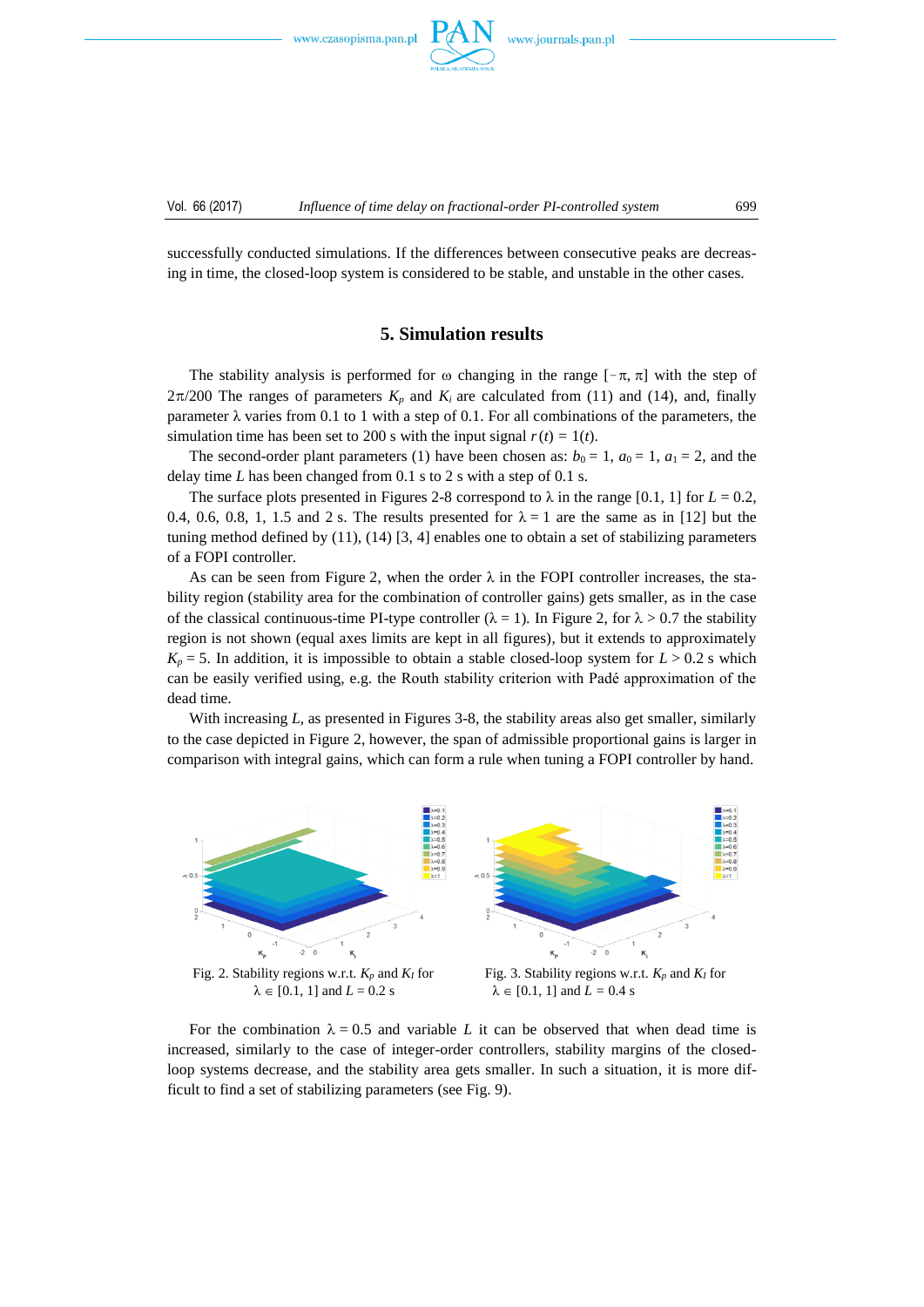





 $\lambda \in [0.1, 1]$  and  $L = 0.6$  s



Fig. 5. Stability regions w.r.t. *K<sup>p</sup>* and *K<sup>I</sup>* for  $\lambda \in [0.1, 1]$  and  $L = 0.8$  s



Fig. 6. Stability regions w.r.t. *K<sup>p</sup>* and *K<sup>I</sup>* for  $\lambda \in [0.1, 1]$  and  $L = 1$  s



Fig. 7. Stability regions w.r.t. *K<sup>p</sup>* and *K<sup>I</sup>* for  $\Lambda \in [0.1, 1]$  and  $L = 1.5$  s



Fig. 8. Stability regions w.r.t. *K<sup>p</sup>* and *K<sup>I</sup>* for  $\lambda$  in [0.1, 1] and L = 2 s



 $\frac{1.5}{K}$ 

The stability region is not the only point of interest of this paper and its analysis is accompanied below by the values of IAE and ISE performance indices presented when both  $\lambda$  and *L* are changed.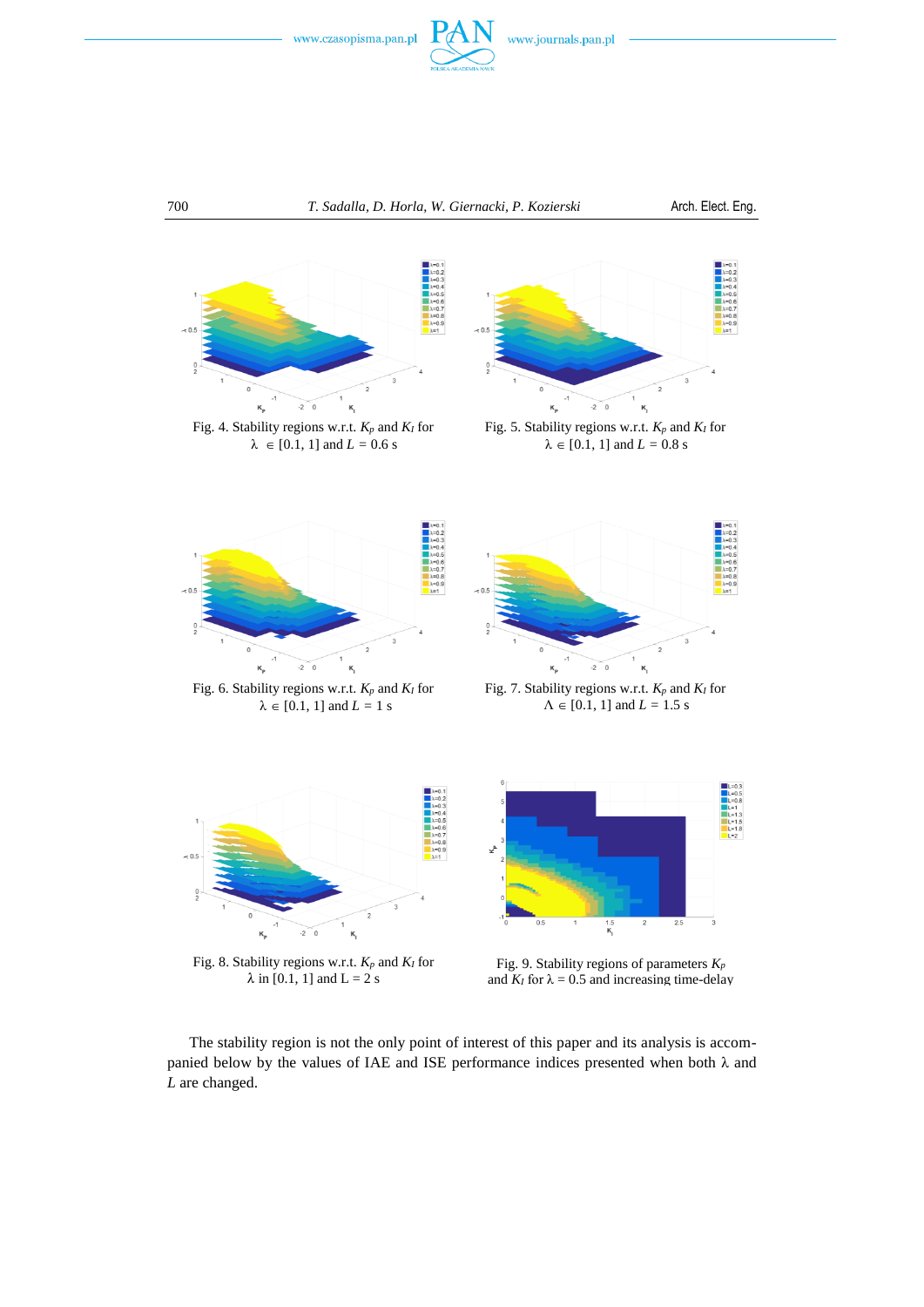



In Table 1, there are two rows per each combination, with the values placed in the upper row referring to minimal IAE and in the lower – to ISE performance indices obtained for controller parameters in the considered stability areas.

|                 | Time delay $L$ [s] |       |       |       |       |                |
|-----------------|--------------------|-------|-------|-------|-------|----------------|
|                 | 0.4                | 0.6   | 0.8   | 1     | 1.5   | $\overline{2}$ |
| $\lambda = 0.1$ | 28.43              | 32.19 | 37.85 | 42.17 | 48.32 | 53.13          |
|                 | 4.75               | 6.83  | 8.48  | 10.28 | 14.12 | 16.98          |
| $\lambda = 0.2$ | 19.87              | 23.74 | 27.21 | 29.95 | 35.11 | 38.71          |
|                 | 3.15               | 4.27  | 5.31  | 6.21  | 8.23  | 9.85           |
| $\lambda = 0.3$ | 15.67              | 18.63 | 21.01 | 23.08 | 27.02 | 29.96          |
|                 | 2.48               | 3.17  | 3.85  | 4.46  | 5.83  | 6.98           |
| $\lambda = 0.4$ | 12.62              | 14.80 | 16.69 | 18.37 | 21.76 | 24.35          |
|                 | 1.85               | 2.40  | 2.90  | 3.35  | 4.37  | 5.25           |
| $\lambda = 0.5$ | 9.31               | 11.39 | 12.88 | 14.30 | 17.08 | 19.31          |
|                 | 1.47               | 1.86  | 2.22  | 2.55  | 3.29  | 3.94           |
| $\lambda = 0.6$ | 7.40               | 8.61  | 9.69  | 10.76 | 13.05 | 14.86          |
|                 | 1.20               | 1.51  | 1.74  | 1.97  | 2.50  | 2.97           |
| $\lambda=0.7$   | 5.13               | 6.17  | 7.10  | 7.93  | 9.67  | 11.10          |
|                 | 1.10               | 1.20  | 1.40  | 1.58  | 1.96  | 2.30           |
| $\lambda = 0.8$ | 3.99               | 4.49  | 5.10  | 5.66  | 6.89  | 7.97           |
|                 | 0.88               | 1.06  | 1.18  | 1.31  | 1.60  | 1.84           |
| $\lambda = 0.9$ | 2.63               | 3.11  | 3.49  | 3.85  | 4.69  | 5.42           |
|                 | 0.80               | 0.93  | 1.04  | 1.15  | 1.37  | 1.55           |
| $\lambda = 1$   | 1.88               | 1.68  | 1.84  | 1.99  | 2.33  | 2.62           |
|                 | 0.84               | 0.86  | 0.96  | 1.05  | 1.23  | 1.38           |

Table 1. Comparison of quality indices IAE and ISE for changing parameters λ and time-delay and *L*

As it is expected, the initial knowledge gathered from both stability and performance analysis of integer-order systems shows that the performance deteriorates with increasing dead time *L*. In addition, in the majority of cases, the integer-order PI controller gives superior performance indices with respect to the FOPI controller, and the problem here is a long tail in the response, corresponding to the integral action of the FOPI controller. The analysis results for  $L = 0.2$  s are omitted here, since the closed-loop system has been likely to be unstable. It should be stressed that for  $L = 0.4$  s,  $\lambda = 0.9$  and  $\lambda = 1$  the ISE index has the lower value for  $\lambda = 0.9$  than in the case when  $\lambda = 1$ . To enable further analysis, Figure 10 presents closed-loop step response in these cases.

It is worth to note that in the case of the FOPI controller with  $\lambda = 0.9$  the lower overshoot (maximum overshoot is 30%) is obtained, in comparison with the PI controller ( $\lambda = 1$ ) case (maximum overshoot is 40%) but has two times longer settling-time (50 s in comparison with 25 s for the PI controller, due to a long tail in the step response).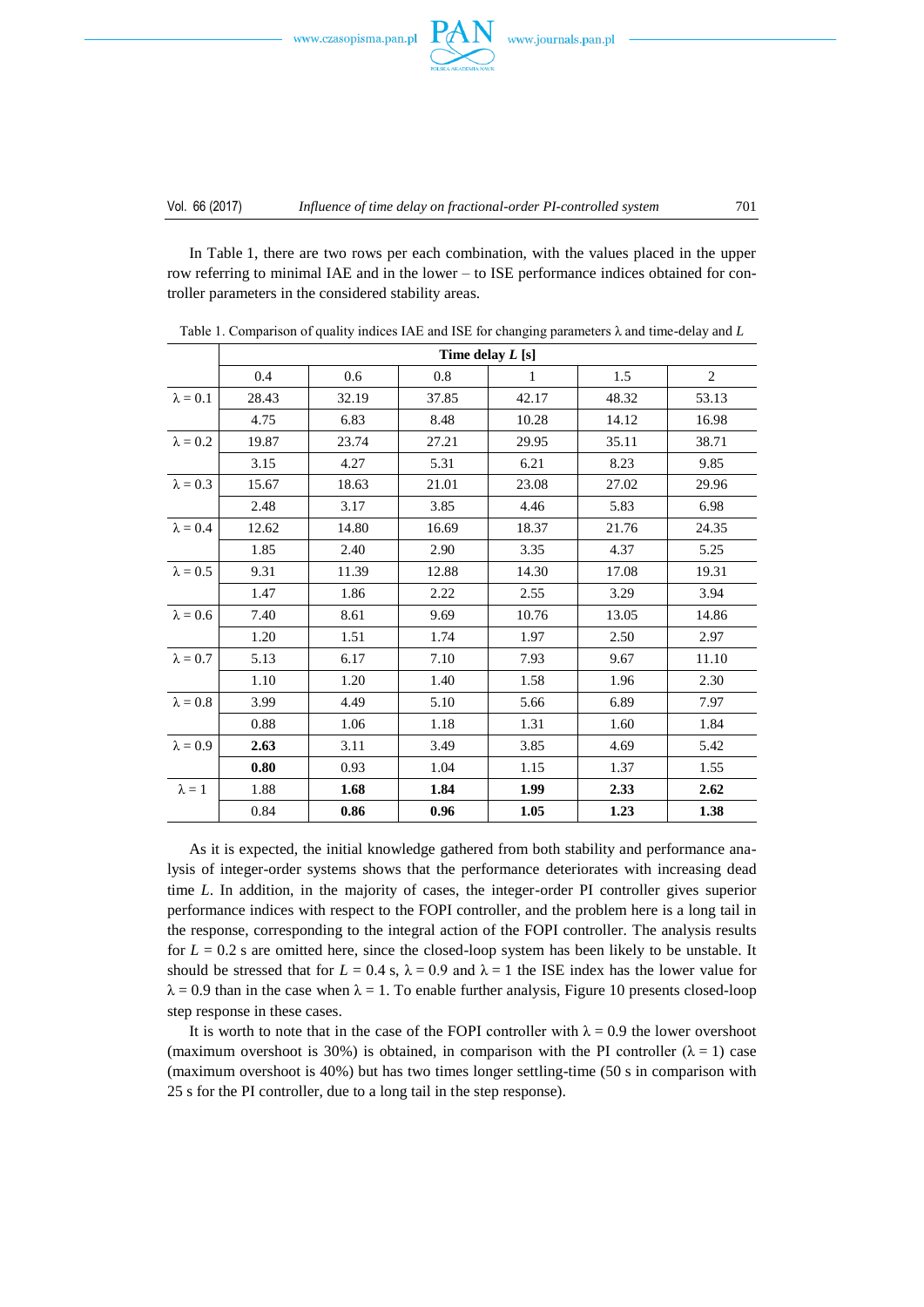



Fig. 10. Comparison of step responses of the closed-loop systems with  $PI^{0.3}$ ,  $PI^{0.5}$ ,  $PI^{0.9}$  and  $PI^{1}$ 

It is to be stressed that there are two contradictory aims – one to keep the stability area, presented in Figures 2-8 as large as possible (which is met for small values of  $\lambda$  parameter), but on the other hand, the time responses presented in Figure 11 show problems in static-like accuracy, related to a position error when initially visible transients decay to zero for this case.



Fig. 11. Tracking performance (IAE – left column, ISE – right column) for  $PI^{0.3}$  controller with  $L = 0.4$  s (upper row),  $L = 1$  s (middle row) and  $L = 2$  s (lower row)

The fractional-order integrator for the considered system is therefore applicable for relatively big fractional orders, yielding at the same time, the closed-loop system with relatively small stability margins, expressed as the size of the area of stabilizing parameters. Using the fractional-order integrator must be, in this case, the result of other requirements imposed on the closed-loop system, as the need to non-standard slopes in log-magnitude or log-phase plots (other than resulting from integer-order analysis), or treating overshoot as the primary factor determining closed-loop performance, with the secondary factor as small tracking errors after transients have decayed.

To make our analysis complete, Figure 12 presents quality index surfaces for varying *L* and the PI<sup>0.3</sup> controller, where superscript denotes the FOPI controller with  $\lambda = 0.3$ .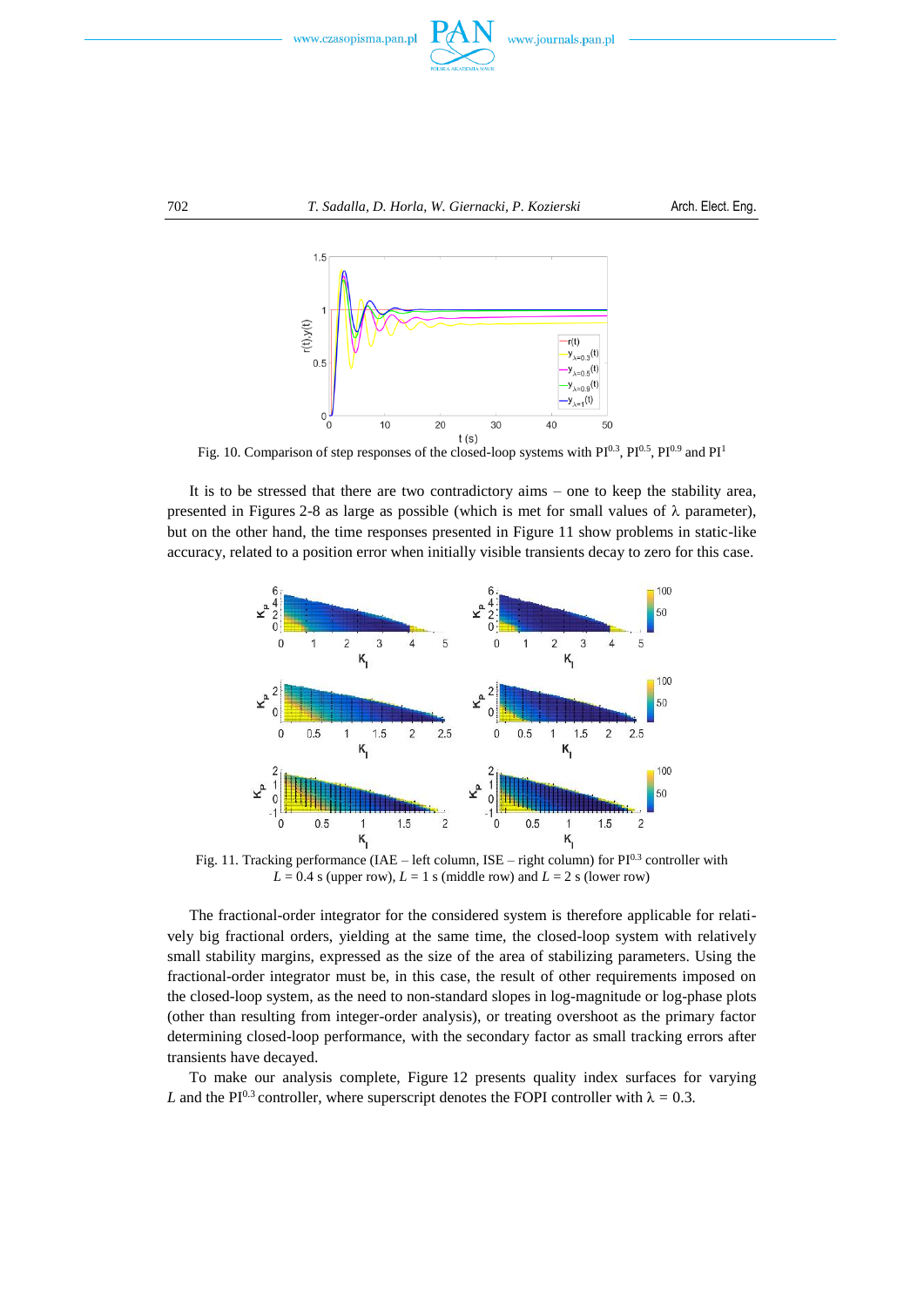www.czasopisma.pan.pl



The shape of performance surfaces presented in Figure 11 resembles the upper view on stability areas presented in Figures 3-8. Furthermore, the area covered by the surfaces also gets smaller with increasing *L*. These surfaces have been obtained by means of simulations for BIBO-stable closed-loop systems and are presented in the range of positive values of  $K_I$  to present behavior of closed-loop systems with stabilizing fractional-order PI controllers.

The decreasing stability margins that are visible in Figures 2-8 can also be estimated here when observing the rapid increase in both the IAE and ISE indices when combination of  $(K_p, K_l)$  is near the border of the presented surfaces.

As could be expected from the point of view of integer-order control systems, the best control performance can be achieved for relatively small dead times.

#### **6. Conclusions**

The results presented in the paper are representative examples of influence of time delay on tracking performance and stability of fractional-order systems. It was observed that with increasing time delay the range of stabilizing parameters  $K_p$  and  $K_l$  is decreasing, as well as that the non-integer order PI controller does not provide accurate tracking of the reference signal  $r(t)$  in a short time horizon as shown in Figure 9. This tracking is possible in a long time horizon, in which a long tail in the response vanishes. However, the overshoot in many situations is lower in comparison with a control system with an integer-order PI controller. This is often more important from practical point of view, when small steady-state errors are acceptable, as well as slowly-decaying components in responses. This situation resembles long tails present in classical control systems when lag compensators attached in series are used.

As in the case of integer-order control systems, the presence of time delay has the destabilizing effect on the closed-loop, supporting the results presented in [2], where an approximation of time delay was used.

By using the fractional-order PI controller tuned according to Pontryagin and Hermite-Biehler theorems it is possible to compute the range of parameters  $K_p$  and  $K_l$  that guarantees the stability of the closed-loop system, giving rise to further, performance, analysis.

In comparison to approaches of the authors presented in their prior papers, see [2, 7], the method presented in this paper does not require making any approximations of the time delay.

Further research should be focused now on performing analysis of closed-loop systems with fractional-order controllers and anti-windup compensators, to verify the impact of possible saturations in a control signal on stability and performance for different anti-windup compensation schemes. As remarked in Introduction, the long-perspective gain is to use the results of this research to design and implement a fractional-order controller in an UAV.

#### **References**

[1] Azarmi R., Tavakoli-Kakhki M., Sedigh A.K., Fatehi A., *Robust Fractional Order PI Controller Tuning Based on Bode's Ideal Transfer Function*, 6 th IFAC Symposium on System Structure and Control (SSSC), Istanbul, vol. 49, no. 9, pp. 158-163 (2016).